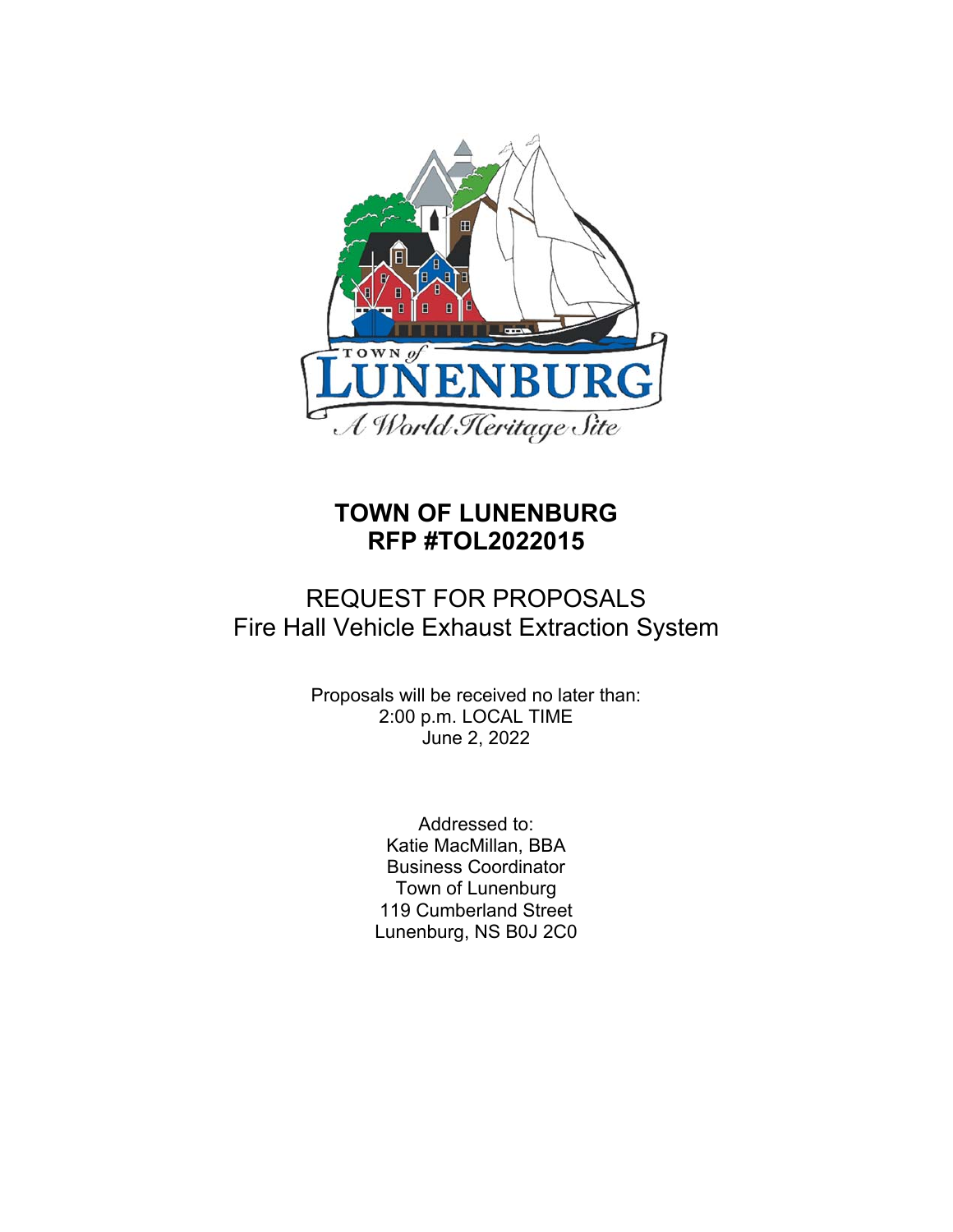# **REQUEST FOR PROPOSALS**

**Fire Hall Vehicle Exhaust Extraction System**

# **TABLE OF CONTENTS**

| 1.9 Acceptance and/or Rejection of Proposals and Reservation of Rights 5 |                |
|--------------------------------------------------------------------------|----------------|
|                                                                          |                |
|                                                                          |                |
|                                                                          |                |
|                                                                          |                |
|                                                                          |                |
|                                                                          |                |
|                                                                          |                |
|                                                                          |                |
|                                                                          |                |
|                                                                          |                |
|                                                                          | $\overline{7}$ |
|                                                                          | 8              |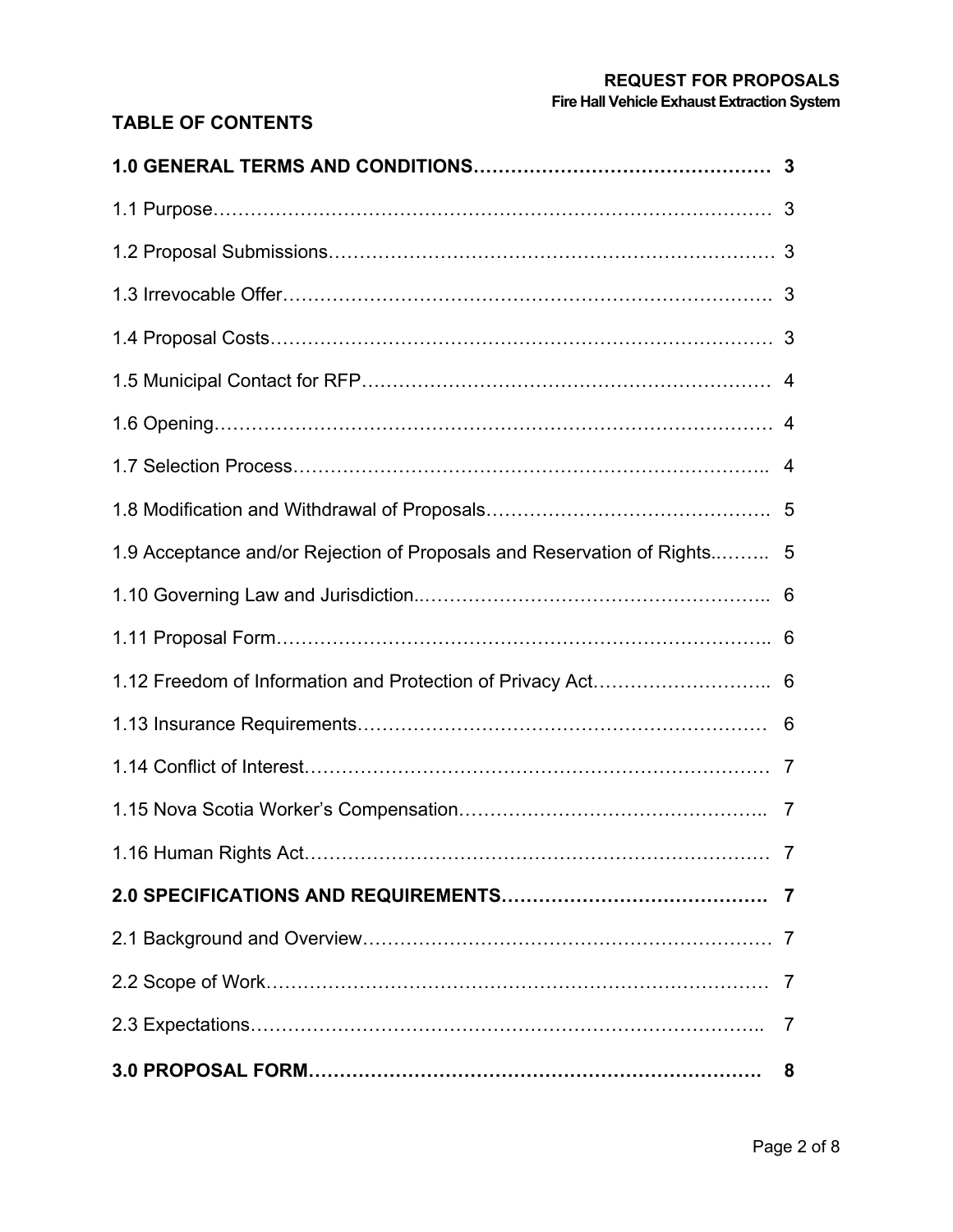# **1.0 GENERAL TERMS AND CONDITIONS**

Section 1 of this proposal document sets out a summary of requirements and outlines the general terms and conditions. The Town of Lunenburg shall be referred to as the "Town" throughout this document.

#### **1.1 Purpose**

The Town is seeking proposals with regard to the supply and installation of a vehicle exhaust extraction system at the Lunenburg Fire Hall as further specified within this Request for Proposal (RFP).

This RFP sets out the instructions for submitting proposals and procedures and criteria by which the successful Proponent may be evaluated, subject to the Town's overriding discretion to determine what is in its best overall interests.

## **1.2 Proposal Submissions**

Any change notices, appendices and addenda issued for this RFP shall be considered part of this proposal document. The proposal is to be submitted, clearly marked with **"Fire Hall Vehicle Exhaust Extraction System RFP"** and proposal document number **TOL2022015**, to Katie MacMillan, Business Coordinator at 119 Cumberland Street, Lunenburg, NS, B0J 2C0 before the closing time on the closing date (Closing Time). Proponents must submit one (1) PDF copy via email to purchasing@townoflunenburg.ca. Erasure, overwriting or strike-outs must be initialed by the person signing on behalf of the Proponent. Proposals will not be accepted after the Closing Time. The Town shall have the right in its absolute and unfettered discretion to determine whether a proposal has been received prior to the Closing Time. Proposal prices must remain open and available for acceptance by the Town for 90 days after the Closing Time. All proposals shall become the property of the Town of Lunenburg. It is the responsibility of each Proponent to submit all required documents as outlined in this RFP. Failure to quote on all options set out may disqualify your proposal.

#### **1.3 Irrevocable Offer**

The Proponent hereby acknowledges that offers contained within your response to this RFP shall remain open for acceptance by the Town of Lunenburg for a period of not less than ninety (90) days from the Closing Time specified in Section 1.6. Proponents may not make modifications to their Proposals after the Closing Time.

#### **1.4 Proposal Costs**

The Proponent shall be solely and fully responsible for all costs associated with the development, preparation, transmittal, submission of proposal, and any work performed prior to official appointment by the Town of Lunenburg.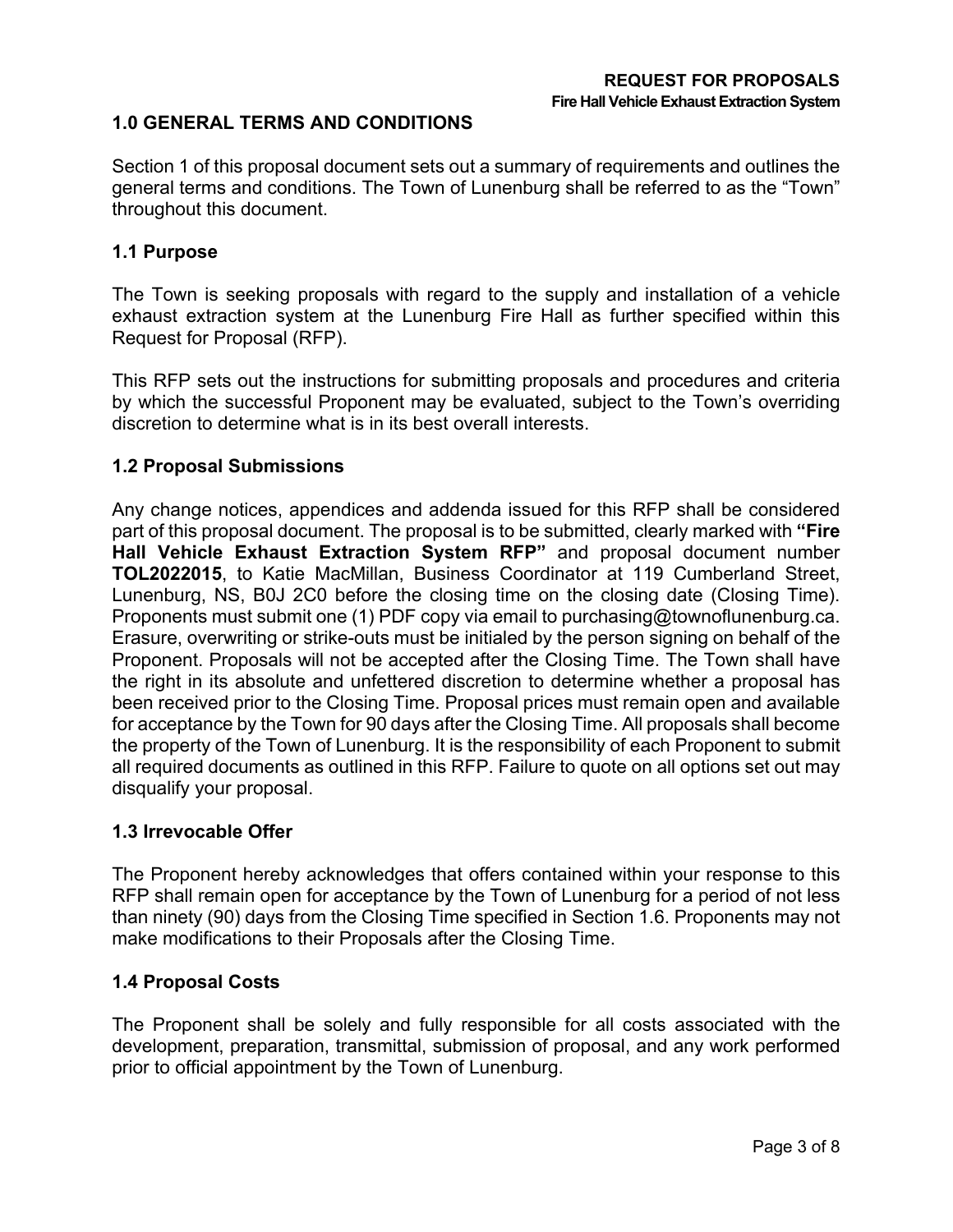# **1.5 Municipal Contact for RFP**

It shall be the Proponent's responsibility to clarify any points in question with the Town of Lunenburg prior to submitting the proposal. Deadline for all inquiries is May 30, 2022. Inquiries regarding the specifications of the RFP and the RFP process should be directed to:

| Name:          | Katie MacMillan               |
|----------------|-------------------------------|
| Title:         | <b>Business Coordinator</b>   |
| Email Address: | purchasing@townoflunenburg.ca |

If a Proponent discovers any inconsistency, discrepancy, ambiguity, error, or omission in this Request for Proposal, they must notify the Town of Lunenburg immediately in writing.

Any revision to this Request for Proposal will be issued as an addendum to all known potential Proponents.

Please check the Town website townoflunenburg.ca/purchasing.html to determine if any addendums have been issued prior to the submission deadline.

## **1.6 Opening**

Proposals will only be received by:

| Name:          | Katie MacMillan               |
|----------------|-------------------------------|
| Title:         | <b>Business Coordinator</b>   |
| Email Address: | purchasing@townoflunenburg.ca |

**One (1) PDF copy** of your proposal must be received by email prior to **2:00 p.m.** local time, **June 2, 2022**. Proposals will be signed by an official authorized to bind the Proponents will provide the name(s), title(s), address, and telephone number of the individual(s) to be contacted during the evaluation process. Proposals received later than the specified Closing Time may be returned unopened to the Proponent.

There will not be a public opening for this RFP. As this is a proposal document for which a number of criteria will be evaluated, only the names of the Proponents who have submitted a proposal will be identified after the opening, upon request.

#### **1.7 Selection Process**

**Selection – Subject to Section 1.9 of this RFP,** the Town will not necessarily accept the lowest price or any proposal. Any implication that the lowest price or any proposal will be accepted is hereby expressly negated. The successful Proponent(s) will be selected based upon evaluation criteria developed by the Town which in its sole discretion will determine the manner in which each response to this RFP meets the evaluation criteria. The proposal may be awarded to one Proponent only or more as the Town determines.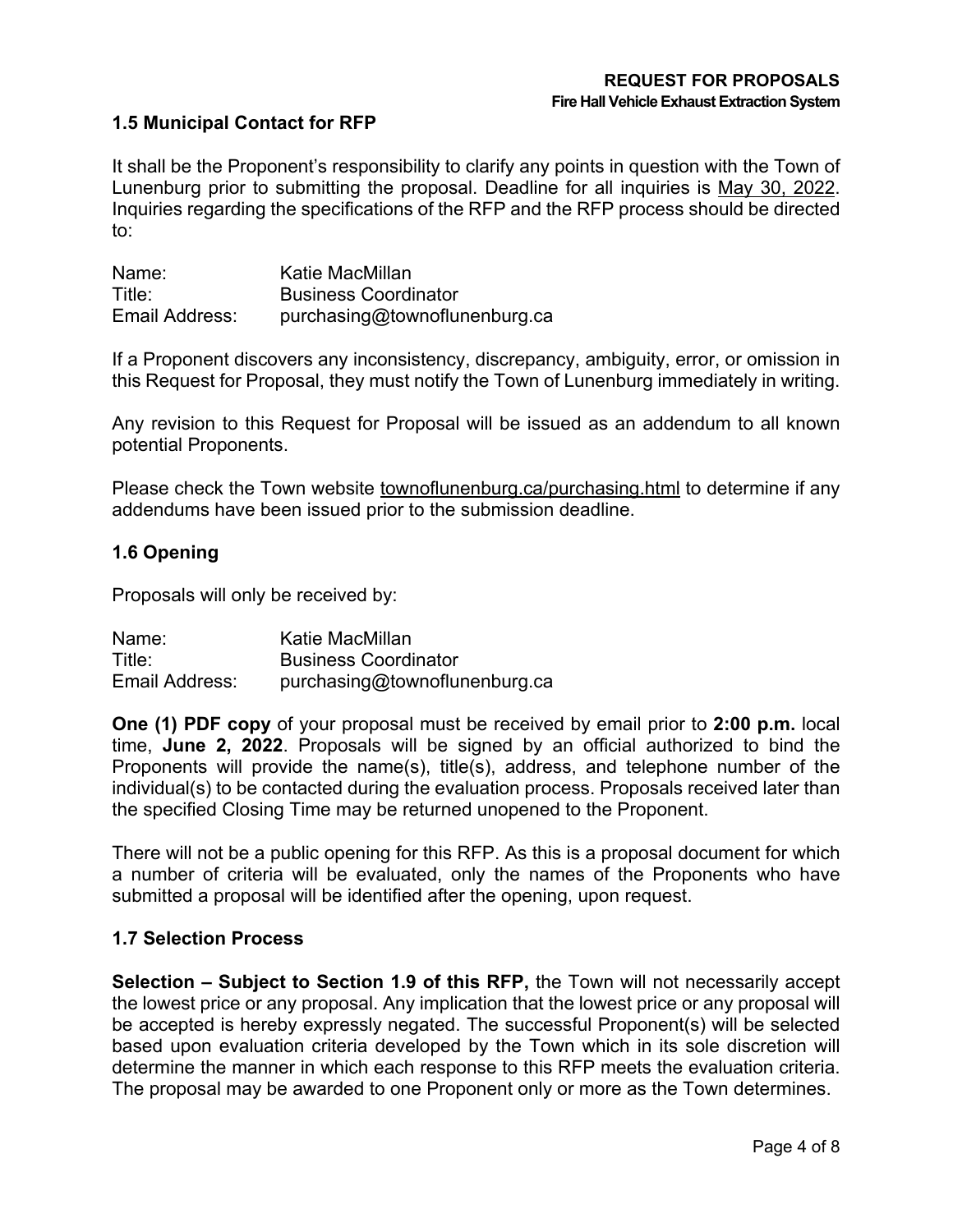**Evaluation Criteria – Subject to Section 1.9 of this RFP,** each response to this RFP will be evaluated by the Town to determine the degree to which it responds to the requirements as set out herein. Because this is an RFP other factors in addition to price will be considered when submissions are evaluated.

Please indicate any requirements not met in your proposal with a brief description and reasons therefor. The Town will read, review and evaluate each proposal.

# **1.8 Modification and Withdrawal of Proposals**

Proposal prices must remain open and available for acceptance by the Town for 90 days after the Closing Time. Proponents may not make modifications to their proposals after this. Proponents will not have the right to change conditions, terms or prices of the proposal once the proposal has been submitted in writing to the Town. All proposals shall become the Town's property. It is the responsibility of each Proponent to submit all required documents as outlined in this RFP.

# **1.9 Acceptance and/or Rejection of Proposals and Reservation of Rights**

The Town is not under any obligation to award a contract, and reserves the right to terminate this RFP at any time for any reason, and to withdraw from discussions with all or any of the Proponents who have responded. The receipt and opening of a proposal does not constitute acceptance of any proposal.

The Town reserves the right to reject all or any proposals, and to not necessarily accept the lowest proposal. The Town may accept any proposal that may be considered in the best interests of the Town in its sole and absolute discretion. The Town also reserves the right in its sole and absolute discretion to waive any formality, informality, or technicality in any proposal. This includes the right to accept a proposal that is not strictly compliant with the instructions in the RFP document.

The Town reserves the right to negotiate, after the RFP Closing Time, with any Proponent to finalize service arrangements in the best interests of the Town.

The Town shall not be bound by trade or custom in dealing with and/or evaluating the responses to the RFP. The Town reserves the right to interpret any and all aspects of this RFP as may be most favorable to the Town.

Proponents will be deemed to have familiarized themselves with existing conditions and any other conditions which may affect performance of the contract. No plea of ignorance of such conditions as a result of failure to make all necessary examinations will be accepted as a basis for any claims for extra compensation.

Proponents waive any claim against the Town for compensation of any kind whatsoever as a result of its participation in or providing a response to this RFP process, including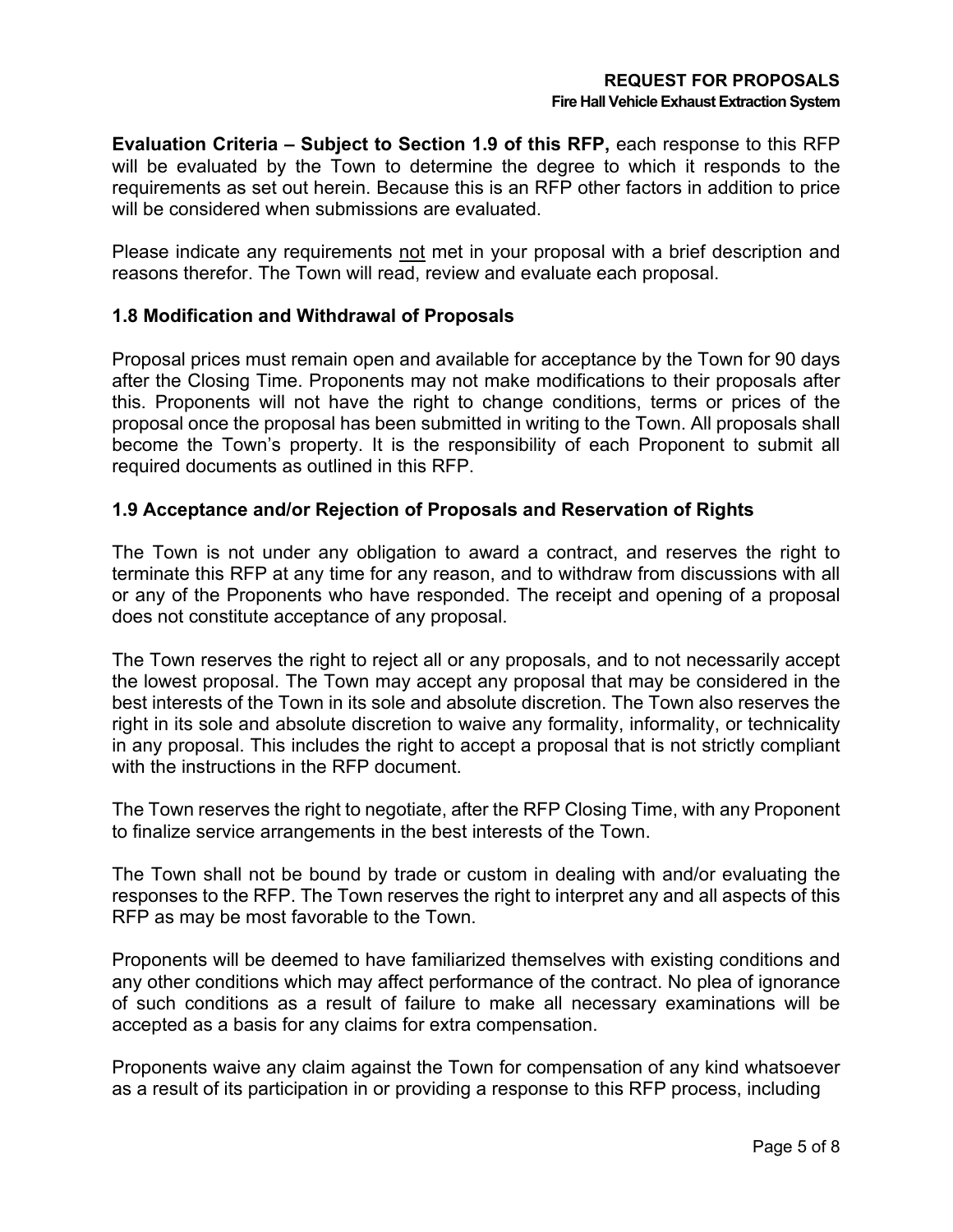#### **REQUEST FOR PROPOSALS Fire Hall Vehicle Exhaust Extraction System**

without limitation any claim for costs of proposal preparation or participation in negotiations, or for loss of anticipated profits, whether based in contract including fundamental breach, tort, equity, breach of any duty, including, but not limited to breach of the duty of fairness, breach of any obligation not to accept non-compliant proposals or any other cause of action whatsoever.

In submitting a proposal, the Proponent has accepted the reservation of rights as set out herein and agrees to be bound by same.

## **1.10 Governing Law and Jurisdiction**

Any contract resulting from this RFP shall be governed by and interpreted in accordance with the laws of the Province of Nova Scotia. Any disputes shall be determined in the courts of Nova Scotia.

## **1.11 Proposal Form**

The attached Proposal Form (3.0) must be completed and submitted with all proposals for consideration. Failure to complete and submit the proposal form could lead to the rejection of the proposal.

## **1.12 Freedom of Information and Protection of Privacy Act**

The Town of Lunenburg is subject to the Municipal Government Act provisions relating to the freedom of information and protection of privacy provisions Freedom of Information and Protection of Privacy Act (FOIPOP) and associated Provincial legislation. Any proposal submitted to the Town may be required to be disclosed publicly if any request is to be made under FOIPOP. All proposals received in response to this RFP will be considered public.

#### **1.13 Insurance Requirements**

The successful Proponent shall at its own expense obtain and maintain until the completion of the contract and provide the Town with a Certificate of Insurance providing proof of:

- a. Professional Liability insurance covering the work and services described in this Agreement for an amount not less than \$2.0 Million per occurrence;
- b. Comprehensive General Liability insurance for an amount not less than \$2.0 Million per occurrence;
- c. Automobile Liability insurance for an amount not less than \$2.0 Million covering all vehicles used in any manner in connection with the performance of the work described in this RFP.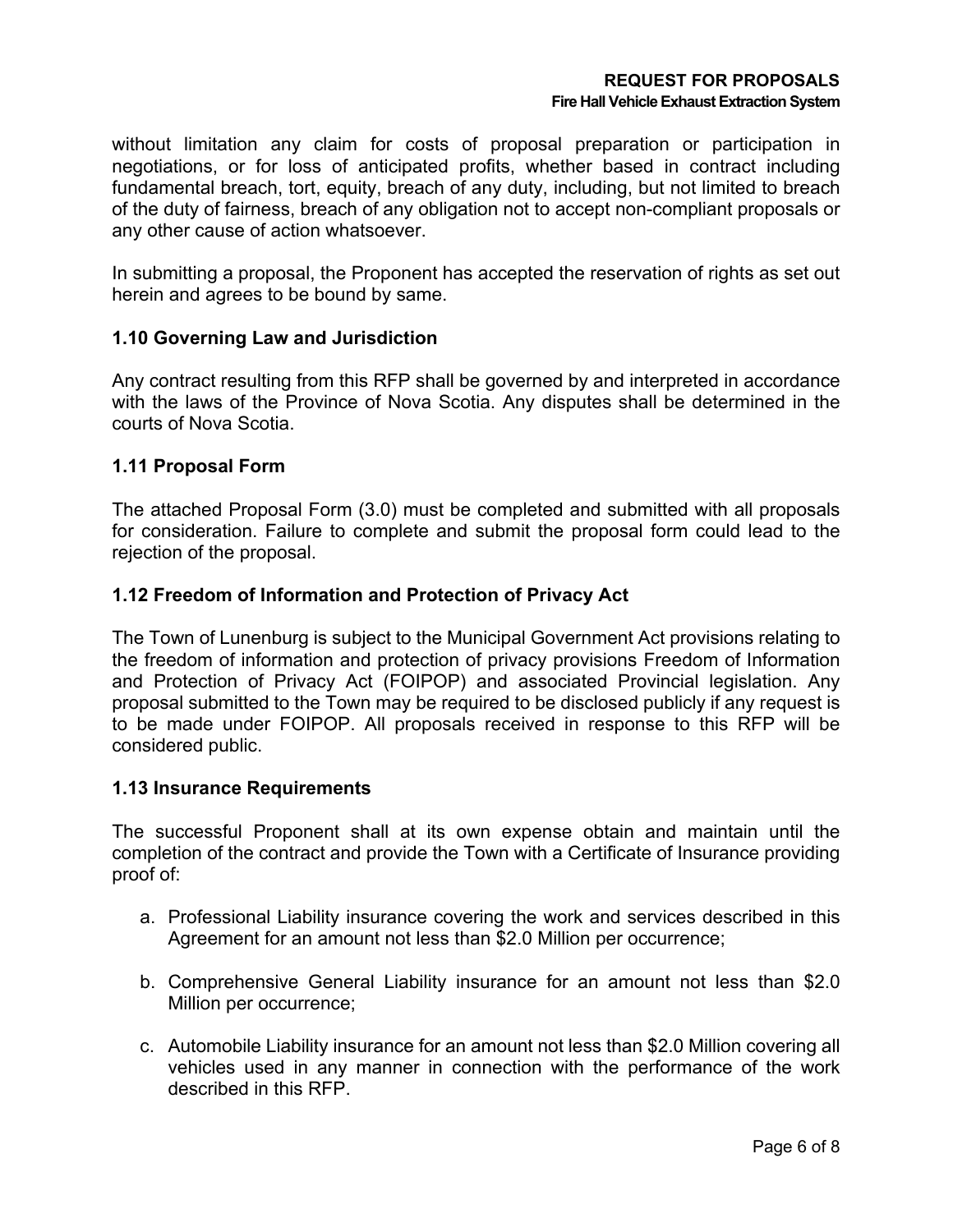# **1.14 Conflict of Interest**

The Proponent warrants that no conflict of interest exists with any Town staff, Council or Committee member regarding their RFP submission or with the Town's evaluation process. Should a conflict of interest exist or arise, the Town at its sole discretion may disqualify the proposal submission and/or contract as applicable.

# **1.15 Nova Scotia Worker's Compensation**

The successful Proponent must be registered and remain in good standing with NS WCB throughout the term of a contract issued pursuant to this RFP.

## **1.16 Human Rights Act**

The successful Proponent shall ensure full observance of the NS Human Rights Act in all dealings related to this project.

# **2.0 SPECIFICATIONS AND REQUIREMENTS**

#### **2.1 Background and Overview**

The health and safety of fire fighters is of great importance to the community. The Lunenburg and District Fire Department wants to ensure the safety of their fire fighters. Diesel vehicle exhaust contains a large number of carcinogens which can be very harmful to a fire fighter. When the trucks are started in the station, a large plume of exhaust is expelled into the open air, exposing fire fighters to the hazards of breathing these exhausts in. The vehicle exhaust extraction system will allow the trucks to be run inside during the winter months, so fire fighters can do their vehicle inspections.

#### **2.2 Scope of Work**

The scope of work for this project will include the supply, delivery, and installation of an overhead duct system with six (6) drop apparatus connections with auto release.

#### **2.3 Expectations**

The Town's expectations are that the successful proponent will supply, deliver, and install the vehicle exhaust extraction system at the Lunenburg and District Fire Department. The newly installed system will be in accordance with all applicable codes and standards.